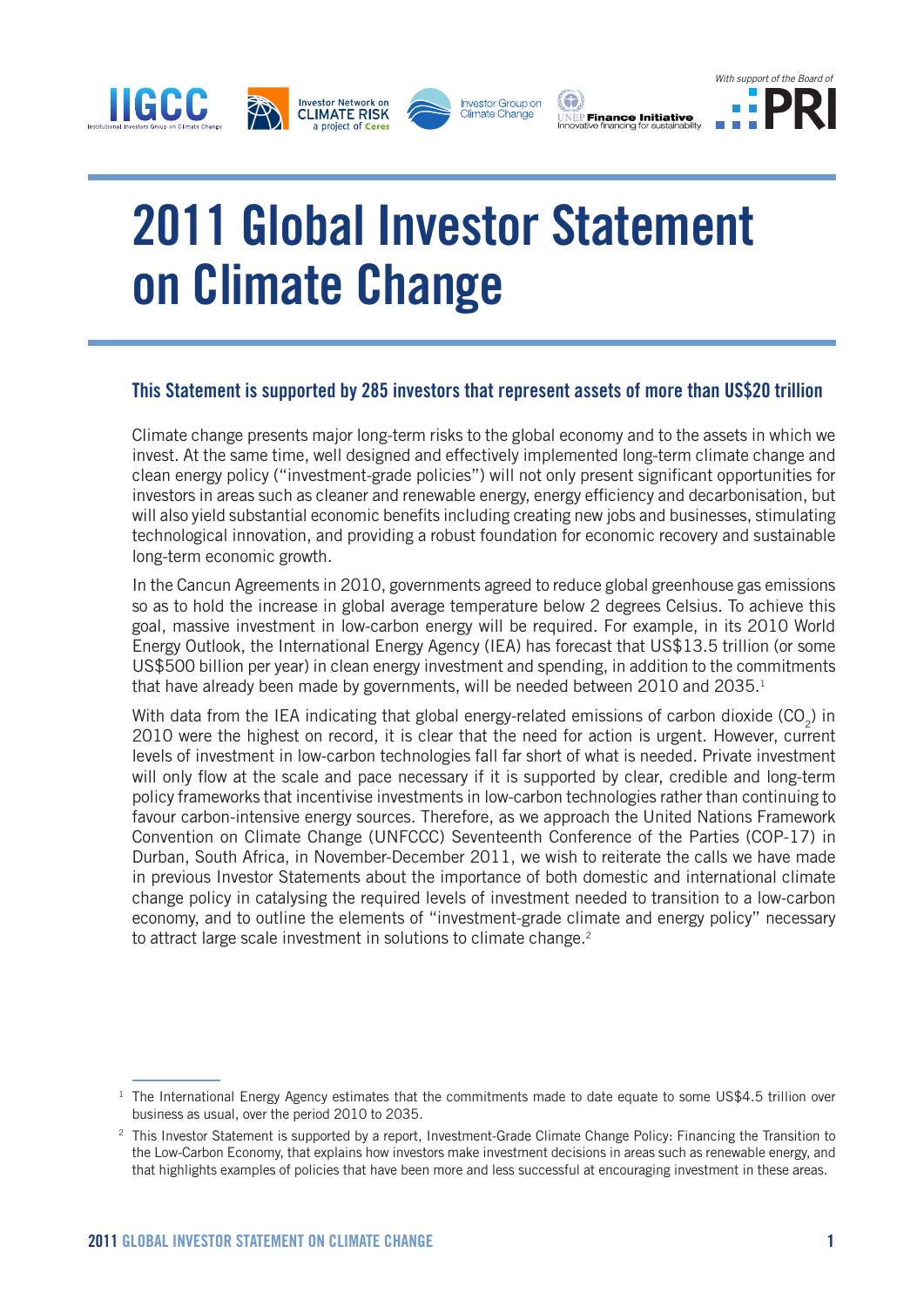### Domestic policy recommendations

The countries that have attracted the most investment in low-carbon technologies, renewable energy and energy efficiency have generally been those that have provided long-term certainty around the structure and incentives associated with these investments. Conversely, many countries have struggled to attract investment because they do not have appropriate policies in place, because the policies are poorly implemented or because the policies do not provide sufficient incentives for investment. A more recent concern has been the move by some governments to retroactively scale back climate change-related policies and incentives, which has deterred investment in those countries.

Investment-grade climate change and clean energy policy is required to shift private sector investment from high-carbon to low-carbon assets. To attract private sector investment, governments need to:

#### **1** Ensure that effective policies exist. An integrated climate change and clean energy policy framework should include:

- Clear short-, medium- and long-term greenhouse gas emission reduction objectives and targets, and comprehensive, enforceable legal mechanisms and timelines for delivering on these objectives and targets.
- Comprehensive energy and climate change policies that accelerate the deployment of energy efficiency, cleaner energy, renewable energy, green buildings, clean vehicles and fuels, and lowcarbon transportation infrastructure.
- Comprehensive policies directed at reducing greenhouse gas emissions from sources other than energy, for example waste, industrial emissions, fugitives, land-use change, deforestation and agriculture.
- Policies supporting investment in renewable energy generation, including measures that support the access for electricity generated from renewable energy sources to electricity transmission and distribution infrastructure.
- Financial incentives that shift the risk reward balance in favour of low-carbon assets. This includes strong and sustained price signals on carbon, well-designed carbon markets and other appropriate incentives to enable private investment in clean energy. An integral part of this should be the removal of fossil fuel subsidies.
- Adaptation measures to reduce unavoidable climate impacts.
- Corporate disclosure of material climate change-related risks.

#### **2** Ensure that the policies are well designed. Experience with investing in renewable energy and energy efficiency suggests that investment-grade climate change and clean energy policy should:

- Provide appropriate incentives to invest. Specifically, policy needs to recognise that investing in areas such as renewable energy and energy efficiency is not risk free, and therefore needs to be designed to allow investors to make appropriate returns relative to the risks that they are taking and the costs, risks and returns of other investment opportunities.
- Recognise that scale is critical to addressing risk and enabling low-carbon investment opportunities to be more cost-effective relative to high-carbon opportunities. Scale allows unit costs to be reduced and allows expertise in the development and deployment of new technologies to be gained.
- Be transparent. That is, it should be clear how the policy is designed and implemented (or intended to operate in the case of new legislation).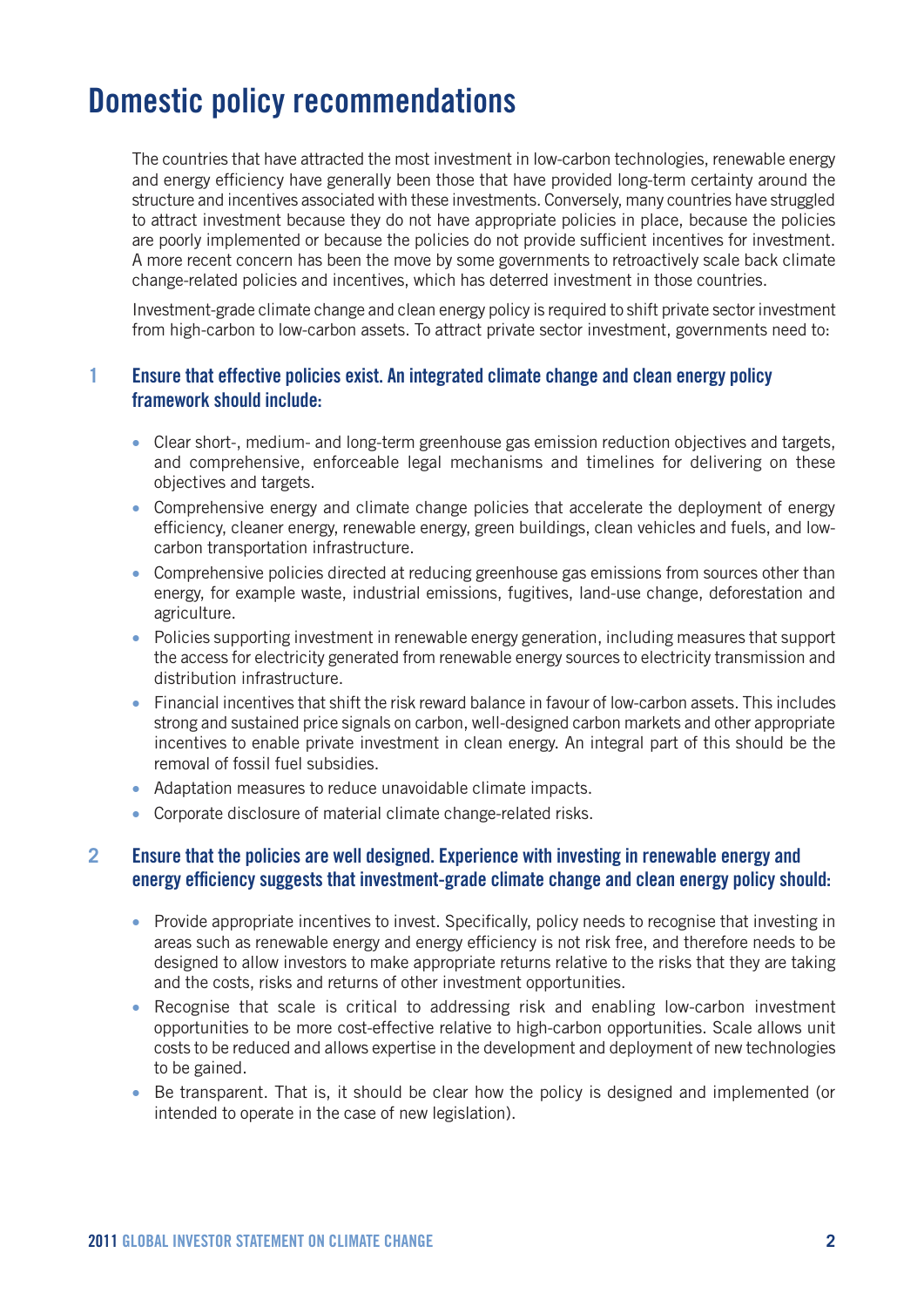- $\bullet$  Be of appropriate duration. Investors in particular, those making large investments in areas such as infrastructure and power generation – need long-term policy certainty. If policy instruments have a short time horizon or there is the likelihood that future governments will significantly change the policy framework, investors will tend to invest elsewhere.
- Avoid retroactivity. Where governments wish to adapt or change policy they should commit to clear prospective timeframes and set clear criteria for these changes.
- Seek to harness the power of markets to find the least cost ways to deliver on climate change objectives.
- Align with wider policy goals including economic, energy, resources and transport policy objectives.
- **3** Ensure the effectiveness of the institutions charged with implementing these policies. In particular, relevant regulatory or oversight bodies should have appropriate resources, and have the ability and authority to ensure that climate change and related energy policies are effectively implemented.

## International policy recommendations

While domestic legislation is the critical determinant of the level of capital flows into areas such as renewable energy and energy efficiency, a rules-based international climate change regime is critically important to send appropriate signals to global capital markets. First, it would signal serious international resolve to tackle climate change. Second, it would promote confidence and a higher level of certainty that government commitments will be delivered. Third, it would provide a forum for governments to encourage more ambitious national actions to meet the agreed longer-term objective of holding the increase in global average temperature below 2 degrees Celsius. In this context, we note that the pledges set out by national governments in the Cancun Agreements, while representing significant and important commitments, fall short of meeting this objective.<sup>3</sup> Fourth, it would provide the institutions and institutional frameworks necessary to provide transparency and comparability of national actions on climate change in order to assess progress towards meeting this long-term objective.

We therefore encourage governments to define a pathway towards a high ambition, multilateral, rules-based regime that builds on the work of the past two decades. In particular, we encourage governments to:

- Continue to work towards a binding international treaty that includes all major emitters and that sets short-, mid-, and long-term greenhouse gas emission reduction targets.
- Support the development of robust carbon markets that provide strong and sustained price signals on carbon, hence sending economic signals that will facilitate the flow of private capital.
- Support the development of the Green Climate Fund and other comparable funding mechanisms as part of broader efforts to scale up climate-relevant financial flows, from both public and, in particular, private sources, to developing countries.
- Accelerate efforts to reduce emissions from deforestation and forest degradation (REDD and REDD-plus).

<sup>3</sup> See, for example, United Nations Environment Programme [UNEP] (2010), *The Emissions Gap Report: Are the Copenhagen Accord Pledges Sufficient to Limit Global Warming to 2ºC or 1.5ºC? A Preliminary Assessment* (UNEP, Nairobi) which indicates that current pledges only takes us 60% of the way assuming that pledges are delivered in full.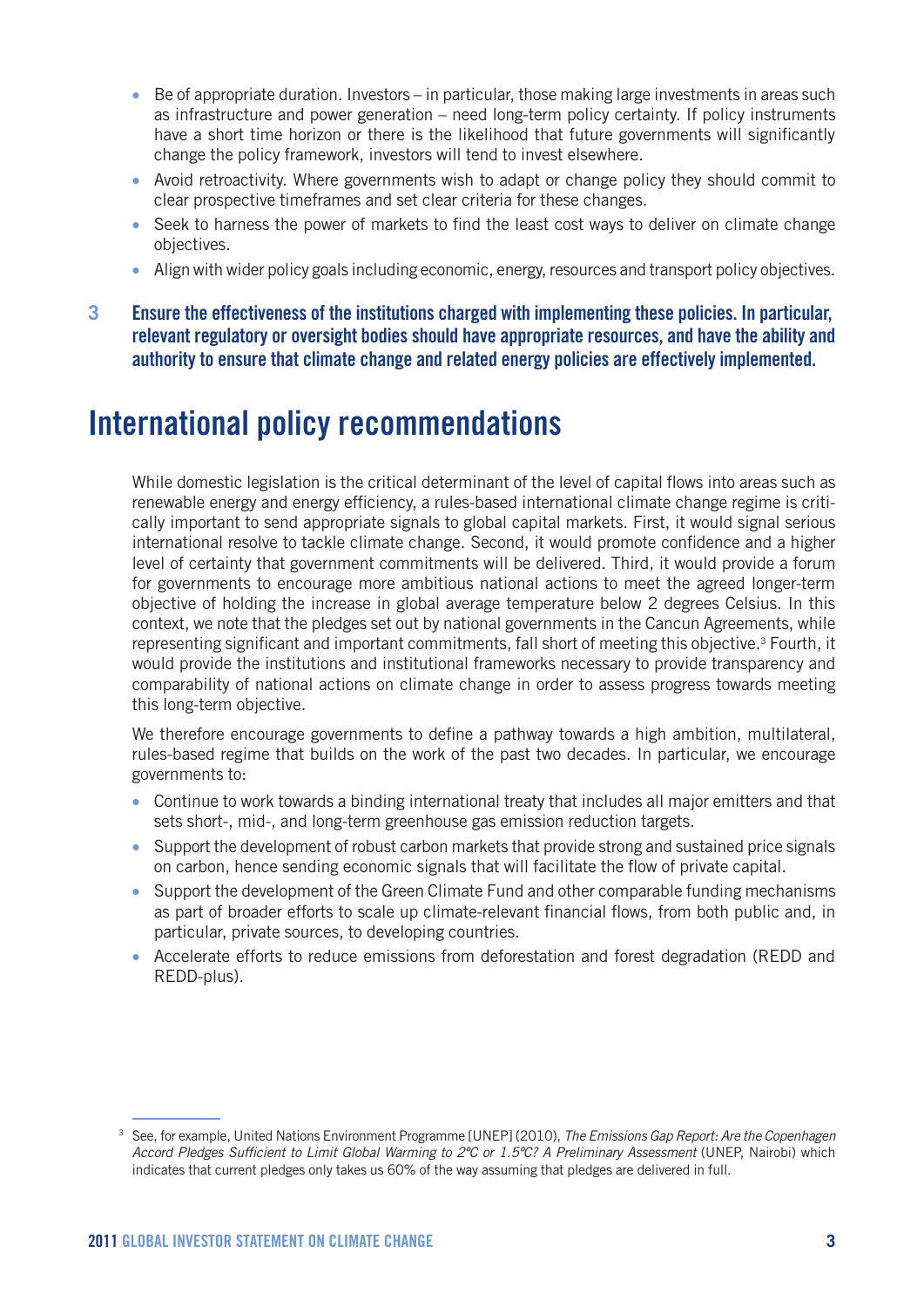#### Conclusion

Investment-grade climate change and clean energy policy will provide substantial economic benefits. Those countries that succeed in attracting private capital into low-carbon growth areas such as cleaner and renewable energy, energy efficiency and decarbonisation will enjoy multiple benefits, including new jobs, new businesses, new research and technology innovation, more resilient and secure energy systems and, ultimately, more sustainable economies.

Private investment can and must play a critical role in addressing the risks and opportunities posed by climate change. However, private sector investment will only flow at the scale and pace necessary if it is supported by clear, credible and long-term domestic and international policy frameworks – "investment-grade climate change and energy policies" – that shift the balance in favour of low-carbon investment opportunities.

#### **About IIGCC**

| <b>IIGCC</b>                                                         | The Institutional Investors Group on Climate Change (IIGCC) is a forum for collaboration on climate<br>change for investors. IIGCC brings together European investors to engage with policymakers,<br>companies and investors on addressing long-term risks and opportunities associated with climate<br>change. The group currently has over 70 members, including many of the largest pension funds and<br>asset managers in Europe, representing assets of around \$10 trillion.                                                                                                                                                                                                                            |
|----------------------------------------------------------------------|----------------------------------------------------------------------------------------------------------------------------------------------------------------------------------------------------------------------------------------------------------------------------------------------------------------------------------------------------------------------------------------------------------------------------------------------------------------------------------------------------------------------------------------------------------------------------------------------------------------------------------------------------------------------------------------------------------------|
|                                                                      | Contact: Stephanie Pfeifer at spfeifer@theclimategroup.org Web: www.iigcc.org                                                                                                                                                                                                                                                                                                                                                                                                                                                                                                                                                                                                                                  |
|                                                                      | <b>About INCR</b>                                                                                                                                                                                                                                                                                                                                                                                                                                                                                                                                                                                                                                                                                              |
| <b>Investor Network on</b><br>CLIMATE RISK<br>a project of Ceres     | The Investor Network on Climate Risk (INCR) is a North American network of institutional investors<br>focused on addressing the financial risks and investment opportunities posed by climate change.<br>INCR currently has 100 members with more than \$10 trillion in assets. INCR is a project of<br>Ceres, a coalition of investors and environmental groups working to integrate sustainability into<br>the capital markets.                                                                                                                                                                                                                                                                              |
|                                                                      | Contact: Sue Burrows at burrows@ceres.org Web: www.incr.com                                                                                                                                                                                                                                                                                                                                                                                                                                                                                                                                                                                                                                                    |
|                                                                      | <b>About IGCC</b>                                                                                                                                                                                                                                                                                                                                                                                                                                                                                                                                                                                                                                                                                              |
| Investor Group on<br>Climate Change                                  | The IGCC represents institutional investors, with total funds under management of approximately<br>\$700 billion, and others in the investment community interested in the impact of climate change<br>on investments. The IGCC aims to encourage government policies and investment practices that<br>address the risks and opportunities of climate change, for the ultimate benefit of superannuants<br>and unit holders.                                                                                                                                                                                                                                                                                   |
|                                                                      | Contact: Nathan Fabian at secretariat@igcc.org.au Web: www.igcc.org.au                                                                                                                                                                                                                                                                                                                                                                                                                                                                                                                                                                                                                                         |
|                                                                      | <b>About UNEP FI</b>                                                                                                                                                                                                                                                                                                                                                                                                                                                                                                                                                                                                                                                                                           |
| <b>Finance Initiative</b><br>Innovative financing for sustainability | The United Nations Environment Programme Finance Initiative (UNEP FI) is a strategic public-<br>private partnership between UNEP and the global financial sector. UNEP works with nearly 200<br>banks, investment firms, insurers and a range of partner organisations, to understand the impacts of<br>environmental, social and governance issues on financial performance and sustainable development.<br>Through its Climate Change Working Group (CCWG), UNEP FI aims to understand the roles, poten-<br>tials and needs of the finance sector in addressing climate change, and to advance the integration of<br>climate change factors – both risks and opportunities – into financial decision-making. |
|                                                                      | Contact: Remco Fischer at remco.fischer@unep.org Web: www.unepfi.org                                                                                                                                                                                                                                                                                                                                                                                                                                                                                                                                                                                                                                           |
|                                                                      | <b>About PRI</b>                                                                                                                                                                                                                                                                                                                                                                                                                                                                                                                                                                                                                                                                                               |
| .: PRI                                                               | This statement is supported by the PRI Advisory Council. The Principles for Responsible Investment,<br>convened by UNEP FI and the UN Global Compact, provide a framework for helping investors build<br>environmental, social and governance considerations into the investment process, thereby achieving<br>better long term returns and more sustainable investment markets. The six Principles of the PRI Initiative<br>were developed by, and for, institutional asset owners and investment managers.                                                                                                                                                                                                   |

Contact: Wolfgang Engshuber, Chair, at info@unpri.org Web: www.unpri.org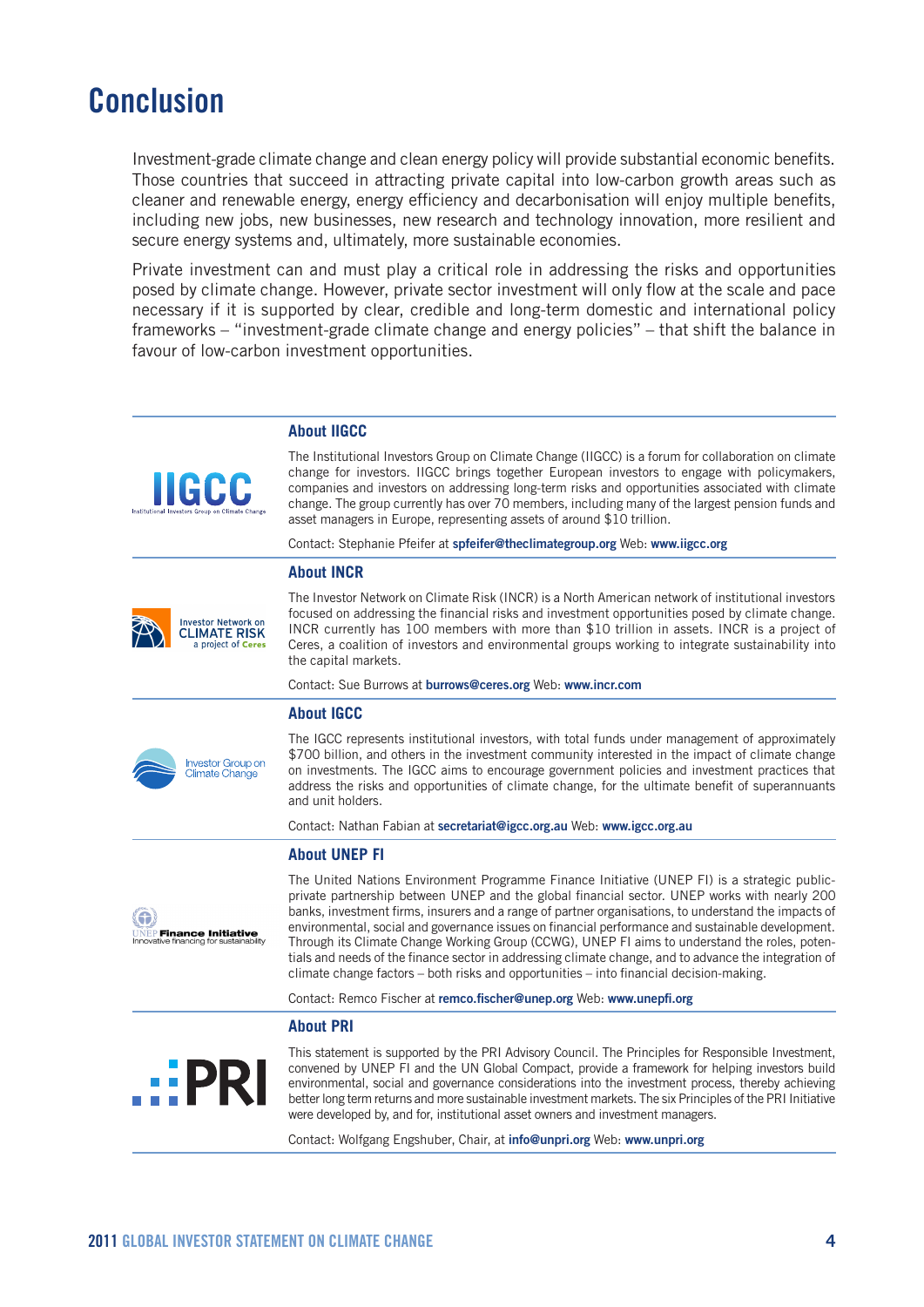ABN AMRO NV Access Bank Plc Acuity Investment Management AEGON N.V. AFL-CIO Office of Investment Ak Asset Management Inc. Alcyone Finance Allianz Global Investors AMP Capital APG Asset Management Aquila Capital Arkx Investment Management As You Sow Foundation ASN Bank ATP Australian Ethical Investment Limited AustralianSuper Aviva plc Axa Investment Managers Bangkok Insurance Public Company Limited Bank Vontobel AG Basilian Fathers of Toronto BB DTVM BBC Pension Trust BBVA Bedfordshire Pension Fund **BlackRock** BNP Paribas Investment Partners Boardwalk Capital Management Boston Common Asset Management, LLC Boston Provident LP Brasilcap Capitalização S.A. British Columbia Investment Management Corporation British Columbia Teachers Federation BT Financial Group BT Pension Scheme Bullitt Foundation

Cadiz Asset Management Caisse des Dépôts Caledonia Wealth Management, Ltd. California Public Employees' Retirement System (CalPERS) California State Controller's Office California State Treasurer California State Teachers' Retirement System (CalSTRS) Calvert Investment Management, Inc. Capricorn Investment Group CareSuper Catholic Health Partners Catholic Healthcare West Catholic Super CBRE Investors Cbus CCLA Investment Management Limited Celeste Funds Management Limited Ceres Central Finance Board of the Methodist Church CF Partners Christian Brothers Investment Services, Inc. Christian Super Christopher Reynolds Foundation Church Commissioners for England Church of England Pensions Board Church of Sweden CIA (Caisse de Prevoyance du Canton de Geneve) Clean Yield Asset Management ClearBridge Advisors Climate Change Capital Colonial First State Global Asset Management Comgest **CommInsure** Compensation Employees Union Compton Foundation Congregation of St. Joseph Connecticut Office of the State Treasurer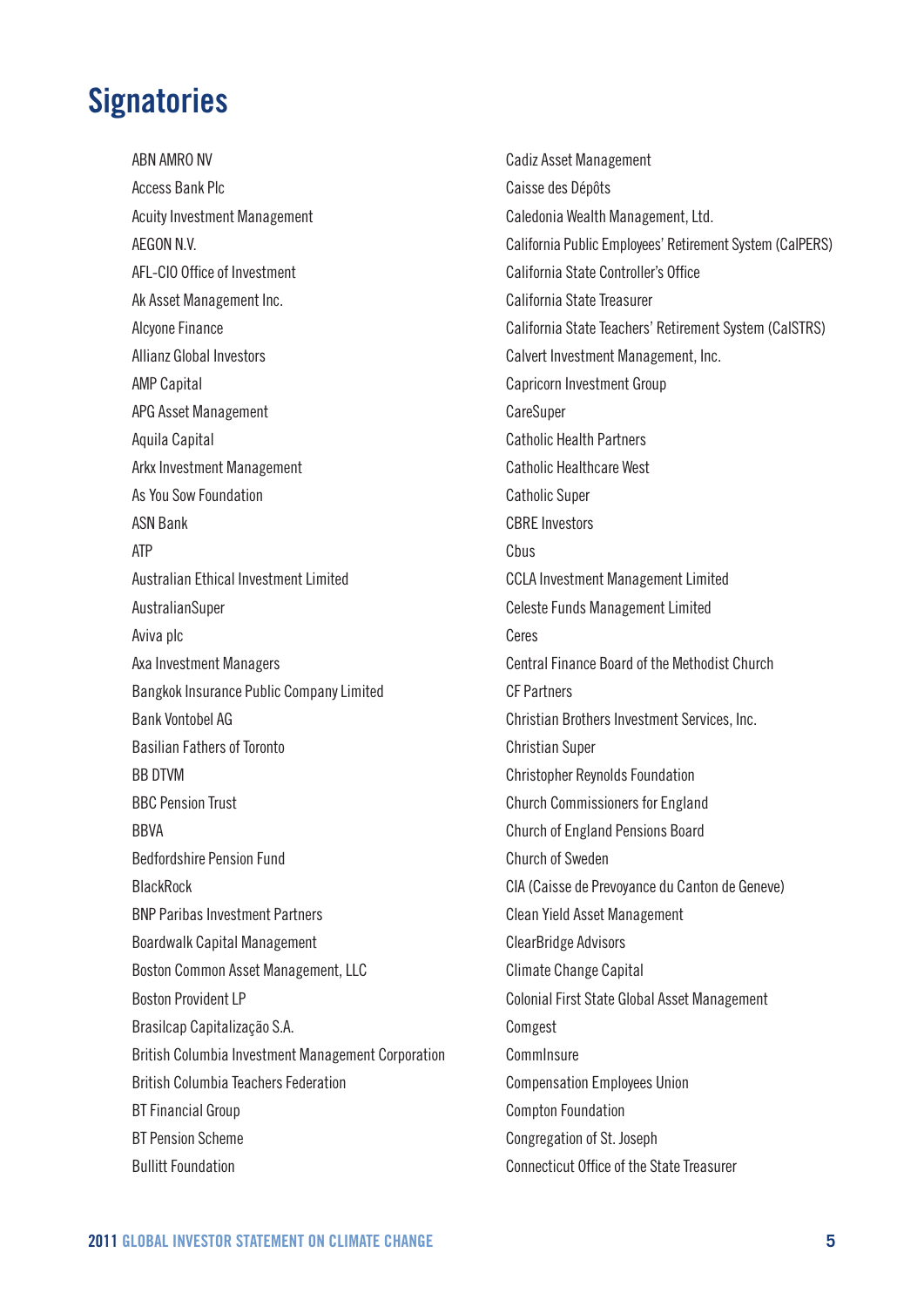Connecticut Retirement Plans and Trust Funds Corporação Porto Seguro Cyrte Investments Daughters of Wisdom Deutsche Bank Climate Change Advisors Development Bank of the Philippines Dexia Asset Management DEXUS Property Group DnB NOR Domini Social Investments LLC Dominican Sisters of Mission San Jose Dominican Sisters of San Rafael Dominican Sisters of Springfield, IL Dragon Capital Group Ltd. Earth Capital Partners Ecobank Transnational Incorporated Ecofi Investissements Element Investment Managers Environment Agency Active Pension Fund Environmental Investment Services Asia Limited (EISAL) Environmental Technologies Fund Epworth Investment Management Ltd ESSSuper (Emergency Services & State Super) Ethos Foundation Eureka Funds Management Eureko Achmea Eurizon Capital Everence Financial F&C Investments Federis Gestion d'Actifs First Affirmative Financial Network FirstRand Bank Limited First Swedish National Pension Fund (AP1) Five Oceans Asset Management Folksam Fonds de reserve pour les retraites (FRR) Fourth Swedish National Pension Fund (AP4)

FunktionærPension Generation Investment Management Government Employees Pension Fund of South Africa Greater Manchester Pension Fund Green Century Capital Management Henderson Global Investors Hermes Fund Managers HESTA Super Fund **HgCapital** HSBC Global Asset Management HSBC Seguros Brasil S.A. Hudson Capital Management (UK) Ltd. Hunter Hall Investment Management Ltd Impax Asset Management Industry Funds Management ING Group Insight Investment Interamerican Hellenic Life Insurance Co. S.A. Interfaith Center on Corporate Responsibility IPM Informed Portfolio Management AB Jonathan Rose Companies Jupiter Asset Management Kempen Capital Management Kleinwort Benson Investors KI<sub>P</sub> Korea Teachers' Pension Fund (KTP) Krull & Company Legal & General Investment Management Lend Lease Local Authority Pension Fund Forum Local Government Super Local Super London Borough of Newham London Pensions Fund Authority Low Carbon Investors Luizaseg Seguros SA Maryknoll Sisters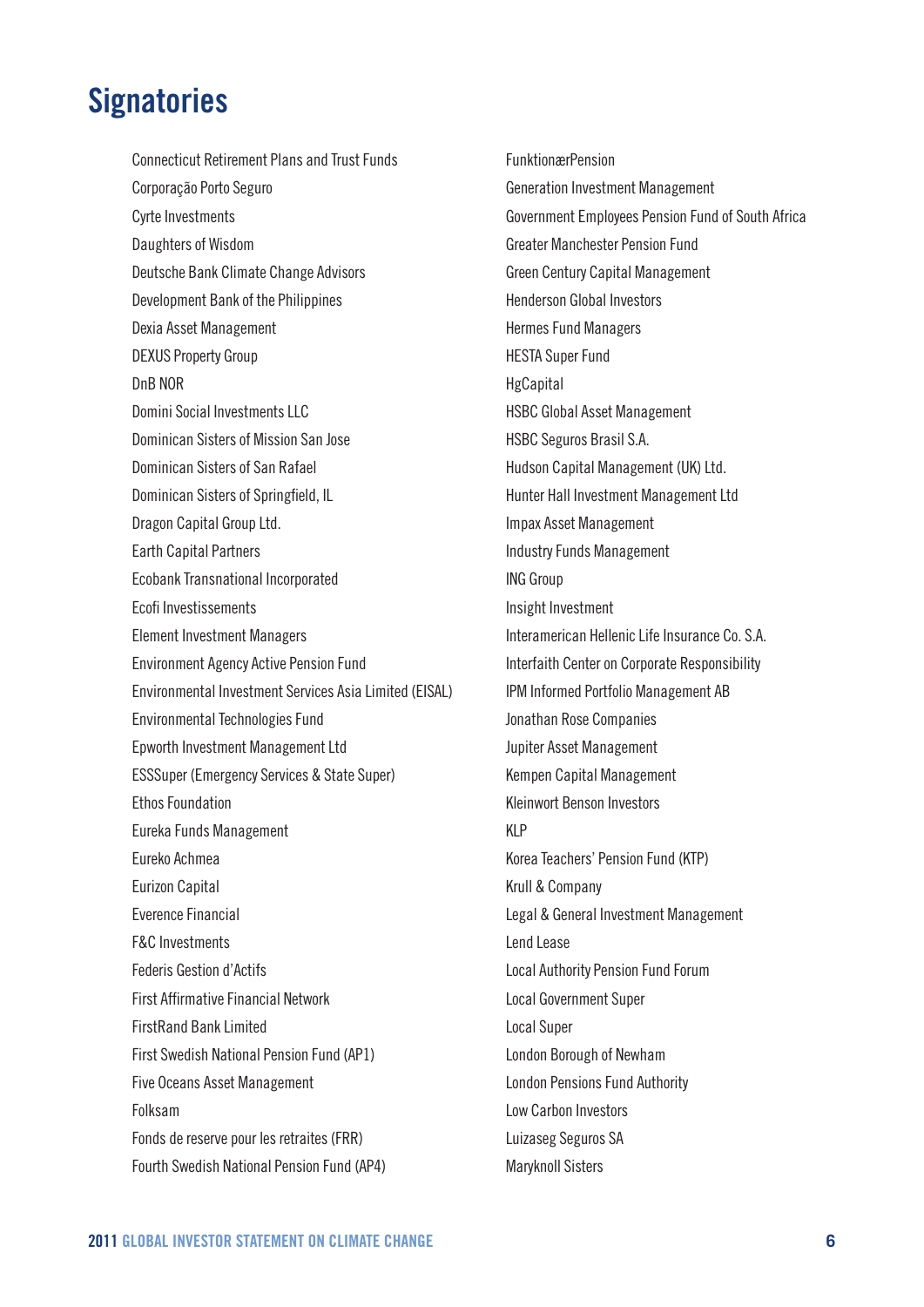Maryland State Retirement and Pension System Maryland State Treasurer Mercy Investment Services Meritas SRI Funds Merseyside Pension Fund Midwest Coalition for Responsible Investment Miller/Howard Investments, Inc. Mirvac MissionPoint Capital Partners Mn Services Natural Investments LLC New Forests Pty Ltd New York City Office of the Comptroller New York State Comptroller Newground Social Investment Newton Investment Management NGS Super NIBC Bank NV Norges Bank Investment Management - NBIM North Carolina Department of State Treasurer North East Scotland Pension Fund Northwest Coalition for Responsible Investment Nykredit Realkredit Group OP Fund Management Ltd. Oregon Office of the State Treasurer Osmosis Investment Management Pax World Management LLC Pensioenfonds Vervoer Pensioenfonds Zorg en Welzijn PensionDanmark Pensions Caixa 30, FP Perpetual Investments PGGM Investments Pioneer Investments PKA Platina Partners Pohiola Asset Management Limited

Portfolio 21 Investments Presbyterian Church (USA) PREVI - Caixa de Previdência dos Funcionários do Banco do Brasil Progressive Asset Management Public Investment Corporation SOC Limited (PIC) Rathbone Brothers PLC Region VI Coalition for Responsible Investment REI Super Religious of the Sacred Heart of Mary Religious of the Sacred Heart of Mary, Western American **Province** Robeco Rockefeller Brothers Fund Rockefeller Financial Royal London Asset Management RPMI Railpen Investments Russell Investments Sampension A/S Santander Brasil Asset Management Sarasin & Partners **Schroders** Scottish Widows Investment Partnership SEB Investment Management Second Swedish National Pension Fund (AP2) SEIU Pension Plans Master Trust Sisters of Charity of Cincinnati Corporate Responsibility **Committee** Sisters of Notre Dame of Toledo, OH Sisters of Providence of St. Mary-of-the-Woods Sisters of St. Dominic of Caldwell, NJ Sisters of St. Dominic, Congregation of the Most Holy Name, San Rafael Sisters of St. Francis of Assisi Sisters of St. Francis of Penance and Christian Charity, St. Francis Province Sisters of St. Francis of Philadelphia Sisters of St. Joseph of Boston